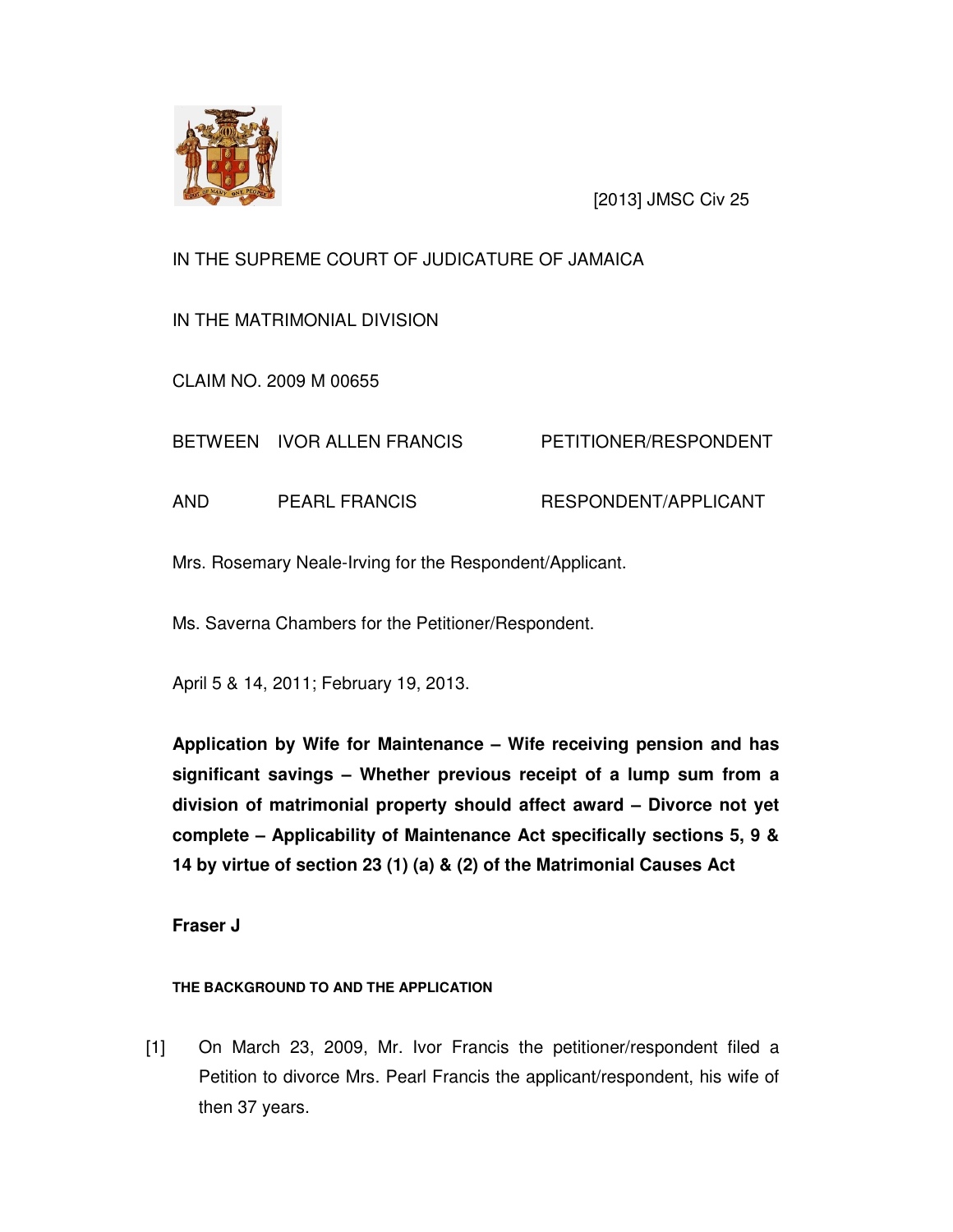- [2] The parties lived in England after marriage for several years and together raised three children who are all now adults. They returned to Jamaica in 1999 after purchasing a home in Cheapside district in the parish of Saint Elizabeth.
- [3] Sometime between 2005 and February 2007 the former matrimonial home situate at 35 Aberdeen Road, Harrow, Middlesex, England was sold by the parties and each received £112,500.00. In or around April 2007 when they separated, Mr. Francis paid to Mrs. Francis the sum of £7000.00. On his version this sum was paid pursuant to an agreement whereby he would maintain her for a limited period until December 2009 when Mrs. Francis would begin receiving her nurse's pension. Mrs. Francis however denies such an agreement and maintains that, notwithstanding her receipt of the half proceeds of sale for the house at Harrow and the further sum of £7000.00 paid to her, Mr. Francis had an obligation to maintain her for the rest of her life.
- [4] Therefore, on October 9, 2009, Mrs. Francis by Notice of Application for Court Orders sought maintenance from Mr. Francis of £40,000.00 as a one-time lump sum payment for the duration of her life, and costs. The grounds on which Mrs Francis sought the orders were that she:
	- (i) Suffers from chronic disorders of hypertension, asthma, diabetes, poor circulation and high cholesterol;
	- (ii) Expends approximately \$10,000.00 per month to obtain medication, diagnostic tests and medical supervision to monitor these conditions. Added to this expenditure is the fact that she is placed on a special dietary regime which includes fresh fish, fresh fruits, vegetables and special diabetic drinks;
	- (iii) Is not in receipt of a pension and is now surviving solely on her savings.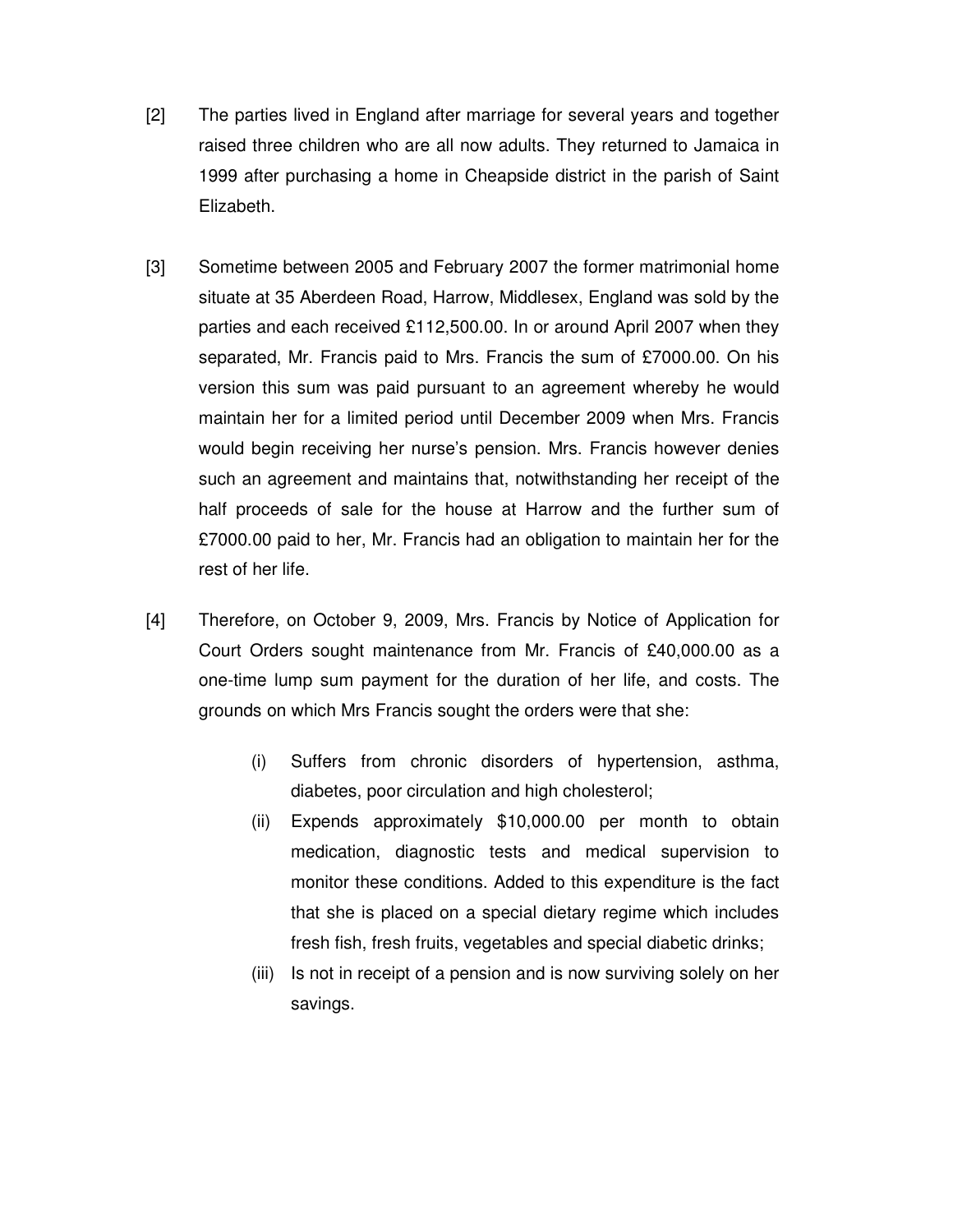- [5] Mrs. Francis asserts that Mr. Francis has the ability to pay the sum sought as he has more savings than her, has higher pension benefits and his expenditure is considerably less than hers.
- [6] Mr. Francis on the other hand maintains that Mrs. Francis has no need for maintenance from him and that she has reneged on the agreement they had arrived at when he paid her the £7000.00 pounds. Apart from the sums Mrs. Francis received from the sale of the house and from Mr. Francis, he pointed out that Mrs Francis receives three pensions from England; has substantial savings and investment accounts; receives rental income monthly; has sole use of a Honda CRV which was purchased by both parties for the use of the family; and is entitled to half share in a vacant lot of land in the same community of Cheapside District where they live. Mr. Francis reiterated in evidence what he had stated in his affidavit of July 23, 2010, that he was prepared to transfer his interest in that lot to Mrs. Francis. He explained that it was purchased by her mother and his name was put on the title.
- [7] The court therefore has to determine whether Mrs. Francis would be entitled to a lump sum payment for maintenance. If so, how much?

#### **THE LEGAL BASIS FOR THE APPLICATION**

[8] At the commencement of the hearing, counsel for Mr. Francis submitted that the court had no jurisdiction to entertain the application as counsel for Mrs. Francis had initially indicated that the application was being made under the Maintenance Act instead of the Matrimonial Causes Act. In subsequent submissions which persuaded the court, counsel for Mrs. Francis indicated that the application was actually being made pursuant to the Matrimonial Causes Act as that Act was being used to dissolve the marriage. However the factors for consideration were outlined in the Maintenance Act.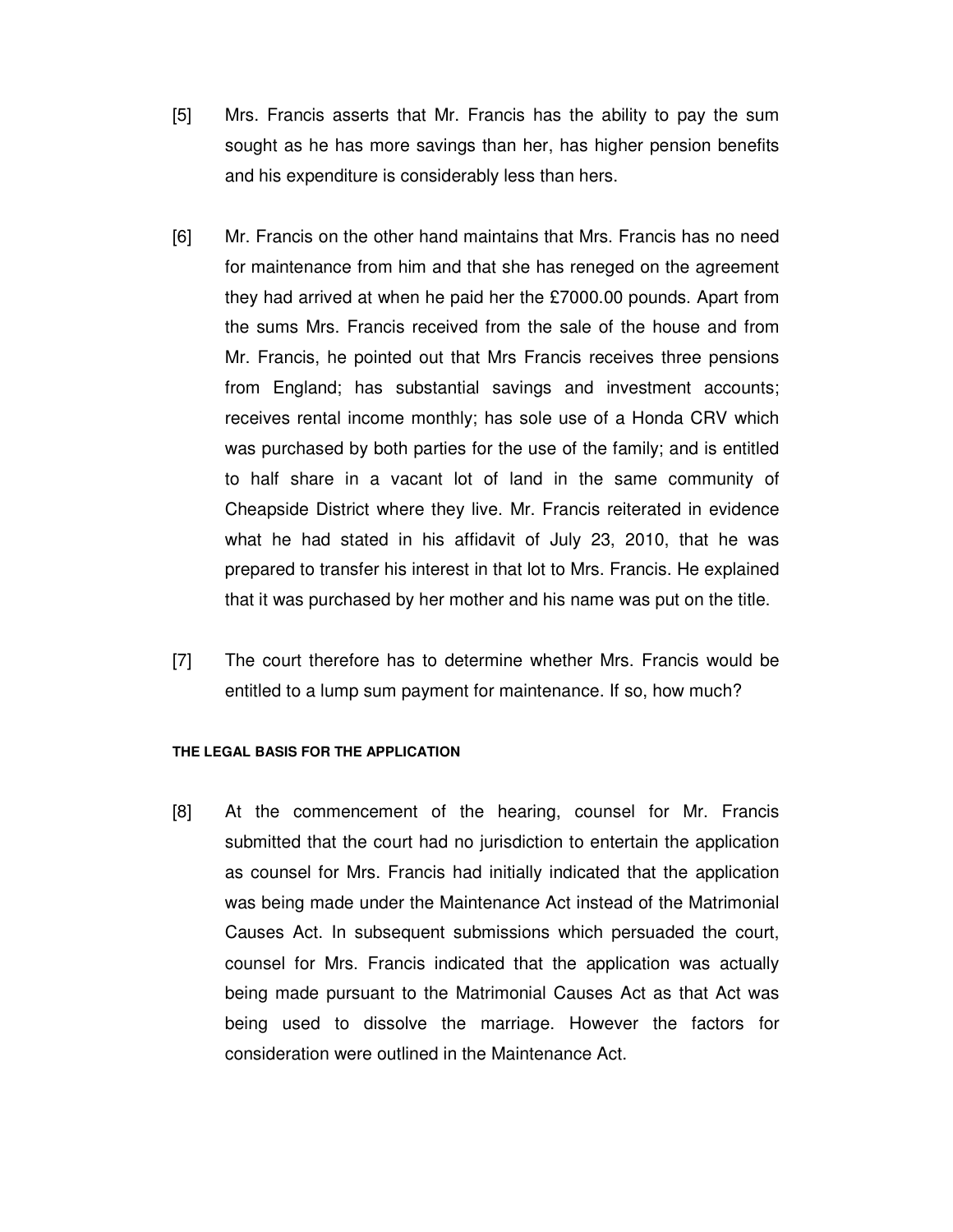[9] I ruled that the application could proceed by virtue of section 23 (1) (a) of the Matrimonial Causes Act, as proceedings were in being for the dissolution of the marriage between the parties. Section 23 (2) empowers the court to make the maintenance order sought, which if granted should be made in accordance with the factors outlined in the Maintenance Act.

# **THE RELEVANT PRINCIPLES AND FACTORS FOR CONSIDERATION UNDER SECTIONS 4, 5(2) AND 14(4) OF THE MAINTENANCE ACT**

# **The mutual obligation of spouses to maintain each other**

- [10] Section 4 of the Maintenance Act 2005 removed the former presumption in favour of the husband having an obligation to maintain his wife and replaced that with a mutual obligation. Therefore, each spouse so far as he or she is **capable,** has an obligation to maintain the other spouse to the extent that such maintenance is **necessary** to meet the **reasonable needs** of the other spouse, where the other spouse **cannot practicably** meet the whole or any part of those needs, having regard to the circumstances specified in Section 14(4) or any other circumstance the court is of opinion the justice of the case requires to be taken into account.
- [11] Sections 5 (2) and 14 (4) list a number of practical matters, considerations and circumstances that should guide the court in determining whether maintenance should be awarded, and if so how much and where relevant, for what period.

# **The Applicable Section 5(2) considerations**

# **The duration of the marriage**

[12] By any measure the marriage endured for a long time. The parties lived the better part of their lives together and raised three children who are now all adults, with the oldest being over 40 years old.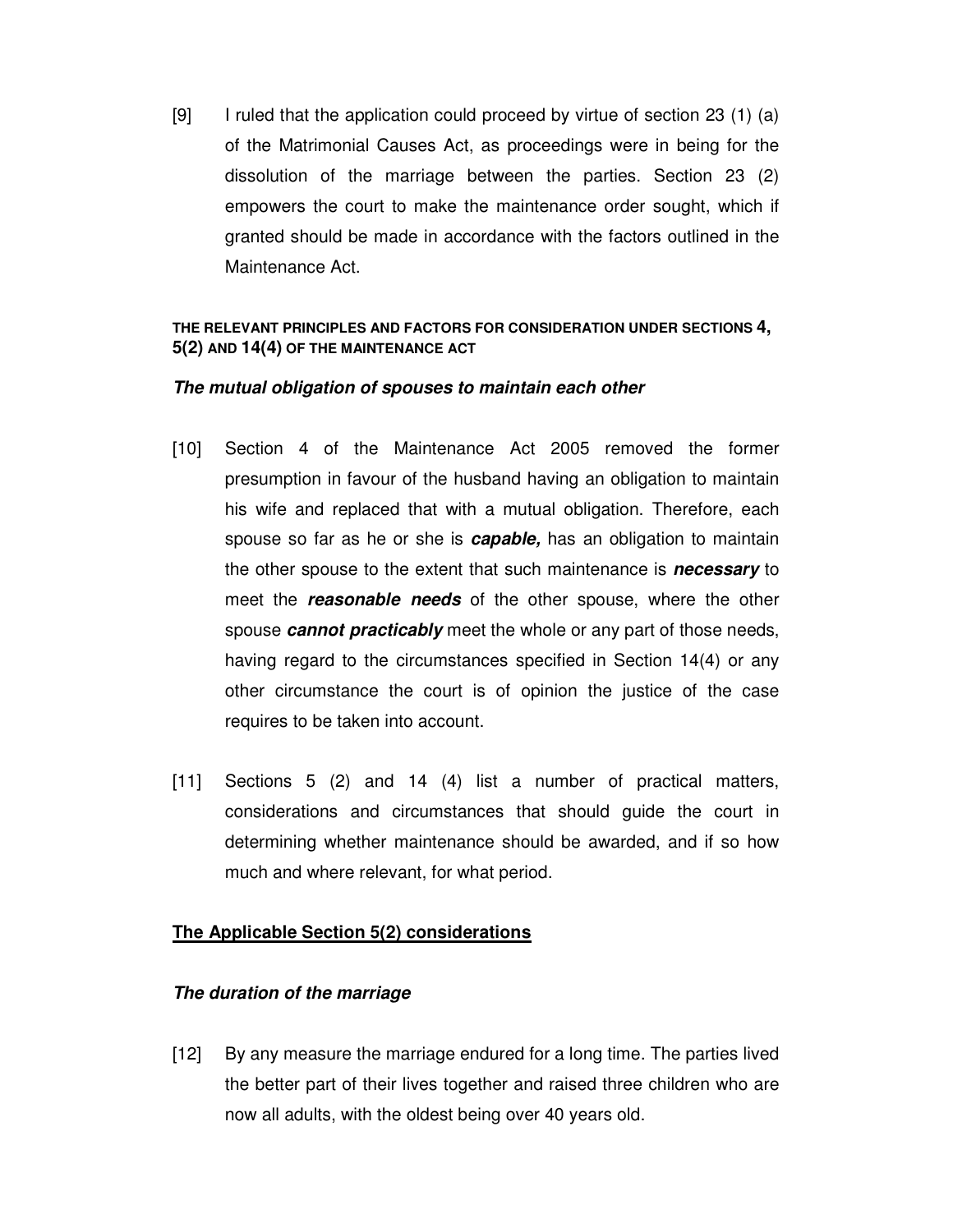# **Mrs. Francis' contribution to the relationship and the economic consequences of the marriage for her, particularly for her earning capacity**

- [13] The evidence is that both parties were employed during the marriage before retirement. Mr. Francis worked as a Factory Worker and Mrs. Francis worked as a Nurse in a nursing home and as a Conductress with London Transport. The evidence of Mr. Francis is that Mrs. Francis also worked with an agency for overtime. When the agency called she would decide what hours she worked for.
- [14] Mr. Francis acknowledged that he would give Mrs. Francis money and she would do everything to look after the household. He couldn't remember if Mrs. Francis was the one who had identified the house at Harrow, told him about it and then they went and looked at it together. He however acknowledged that for 13 years she paid the mortgage with his money. His evidence was that he was happy in the marriage and he thought she treated him fairly. Mr. Francis denied the suggestions that because Mrs. Francis had to work at different places her pension was less and that the multiplicity of jobs she had held had compromised her health. He also maintained that it was a joint decision for them to return and retire in Jamaica. His evidence was that he did not induce Mrs. Francis to return to Jamaica prior to her retirement age with a promise that he would maintain her for the rest of her life. On his account which is denied Mrs. Francis wished to return to Jamaica to retire and to be close to her ailing mother.
- [15] From the evidence it would appear that the fact that Mrs. Francis was able to work during the marriage and at times earned income from more than one job, would seem to suggest that the marriage did not adversely affect her earning capacity.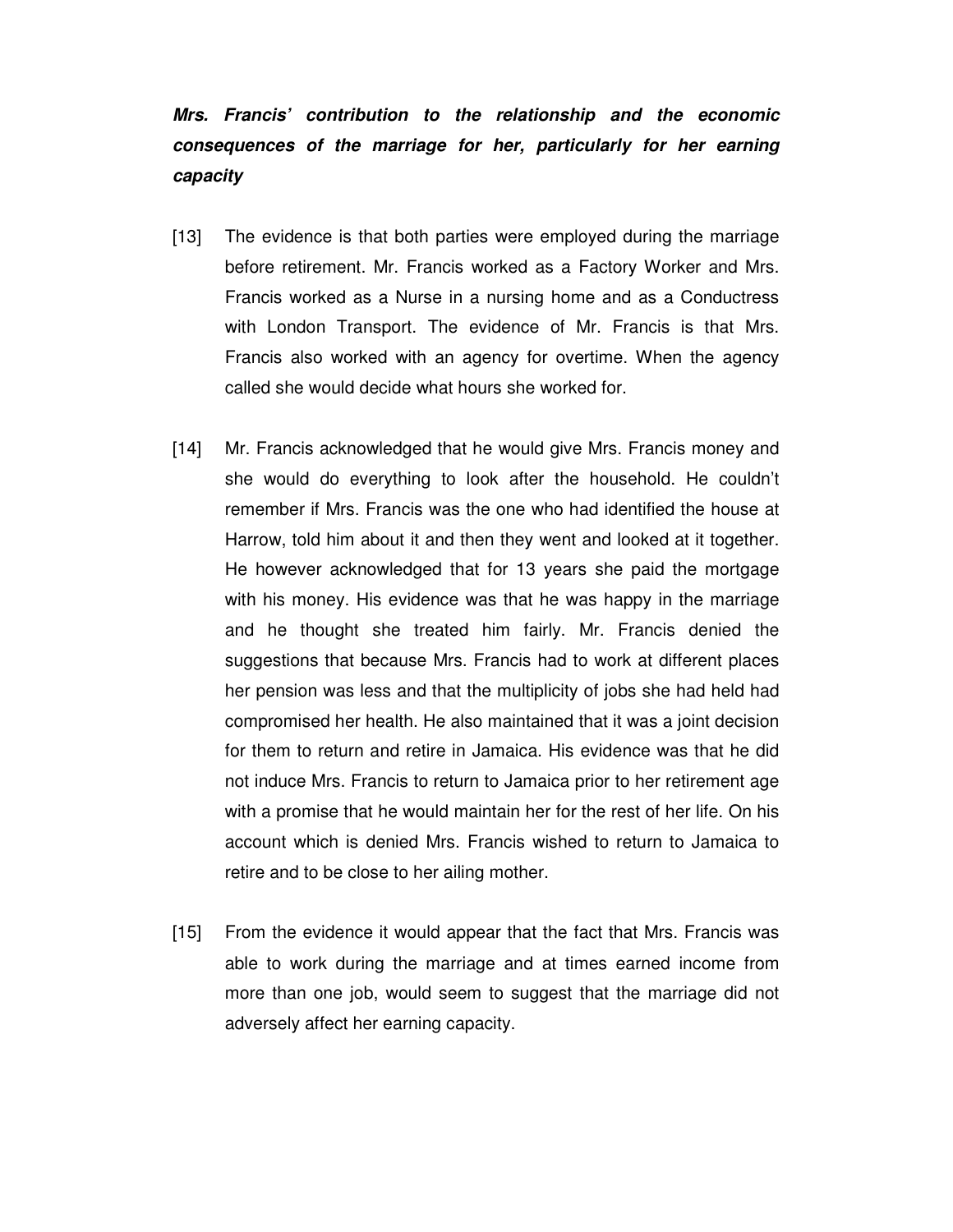# **Mrs. Francis' needs having regard to the accustomed standard of living during the marriage**

- [16] The evidence is that the parties while in England lived first at 33 Wildway, Wembley, Middlesex, England and then at the house in Harrow which they purchased. It was this latter house which was eventually sold after their return to Jamaica and the proceeds shared equally between them as previously indicated. There is no indication whether or not they owned a vehicle while in England.
- [17] Mrs. Francis in her affidavit dated April 13, 2010 indicated her monthly expenses amounted to \$155, 220.00. She was stoutly challenged by counsel for Mr. Francis on several of these items; it being suggested to her that her lifestyle was extravagant and not commensurate with someone who was having trouble making ends meet and in need of maintenance.
- [18] Under cross-examination Mrs. Francis indicated that she would give tithes and make charitable gifts to persons worse off than her. She also testified that she would drive regularly to Kingston, Manchester, Clarendon and Milk River where her relatives live to see them, as her relatives were not allowed to come to her house. Further her evidence was that she would go to England yearly, but that she did not really check on the frequency of her travel as if she needs to go she would go. Each trip to England would last  $3 - 6$  months; she would reside with one of her daughters there and might contribute to some of that daughter's expenses during her stay. The sum listed in her affidavit of \$20,750.00 for airfare she said was a significant error as she spent \$83,000.00 the last time she had travelled to England the year before. (It appears however that Mrs. Francis was not making allowance for the fact that monthly expenses were being outlined, in which case the amount for airfare would have to be reduced as it was averaged over a year. Viewed in that light, the sum of \$20,750 for airfare would seem to be high.) While in England for that visit she had stayed with her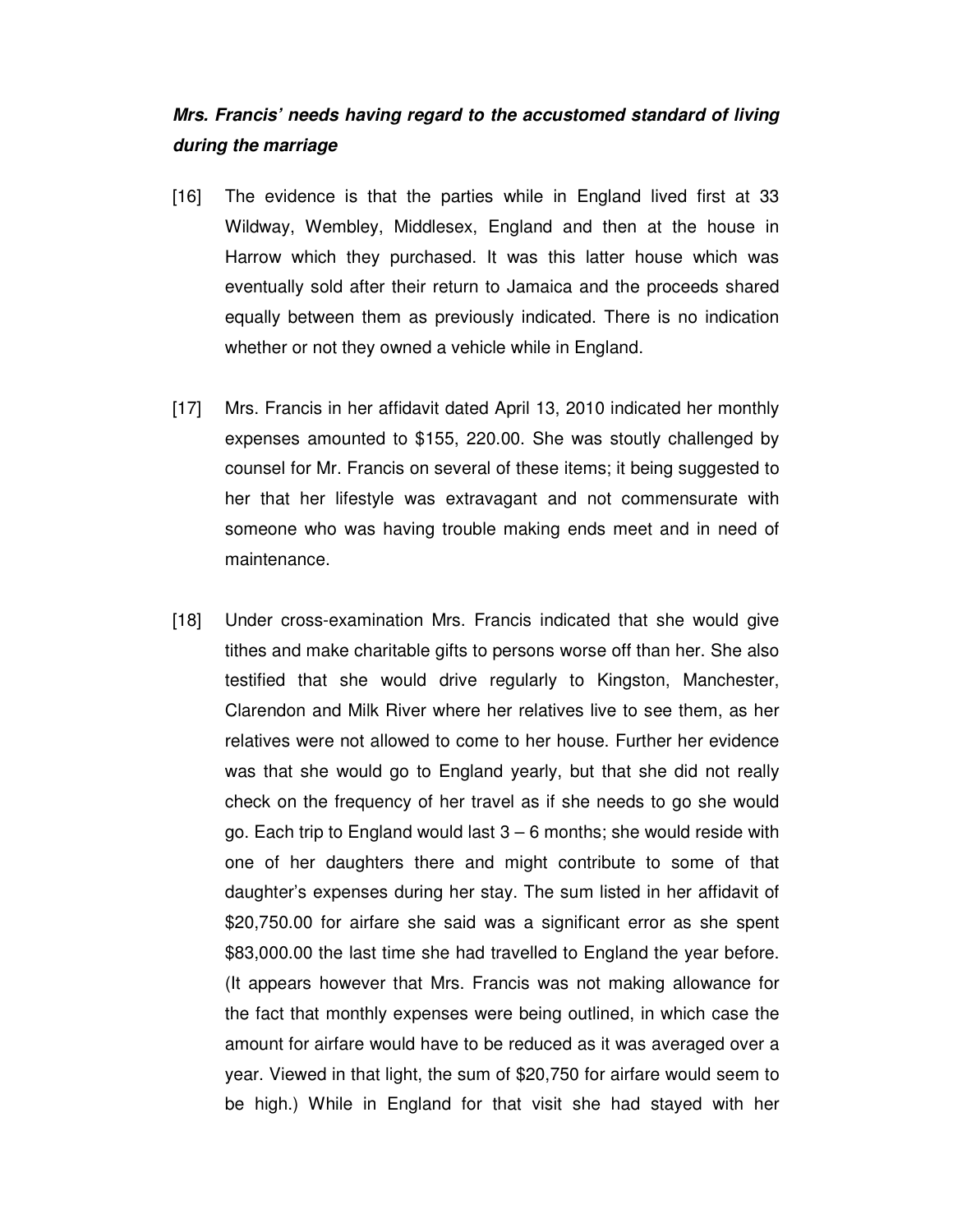daughter Marva. Marva was ill and had to be institutionalised for 10 weeks during which she stayed in Marva's flat and paid all the bills.

- [19] Mrs. Francis testified that while in London she would get specialised diabetic foot and nail care. She also indicated that when she had gotten an infection in her toe she had gone to a Dr. in Santa Cruz and up to the time of the hearing had been going for three months. She however had no receipts for any of these instances of specialised care. In respect of her medical conditions Mrs. Francis exhibited two letters one from a doctor in Jamaica and another from a doctor in England. They spoke to Mrs Francis suffering from hypertension, diabetes, hyperlipidemia, asthma, osteoarthritis and circulatory disorder of both legs. There was nothing in the medical reports which spoke to her long term prognosis in relation to any of these ailments. No receipts for the cost of her medical care in relation to any of these conditions were placed before the court.
- [20] Concerning her monthly telephone bill estimated at \$10,000.00, Mrs. Francis' evidence was that she had an international call plan on her landline which costed \$1,250.00 per month. However there were additional costs for local calls. She also had a cellular phone. Concerning communicating with her children in England she said she spoke daily to one of her daughters, twice a week to her other daughter and once a fortnight to her son. She did not think that \$10,000.00 was too much for someone who was unemployed to spend on telephone bills and when questioned about possibly curtailing her phone usage responded, "Why should I speak less on the telephone for my telephone bill to be reduced?" When referred to her initial affidavit in support of her application for maintenance in which she had stated that her monthly telephone cost was \$2,500.00 per month, she said that was accurate, but that did not take into account the Digicel credit.
- [21] Mrs. Francis evidence is also that she went to the hairdresser roughly every two weeks. The cost varied but if she wanted a "hot style" it could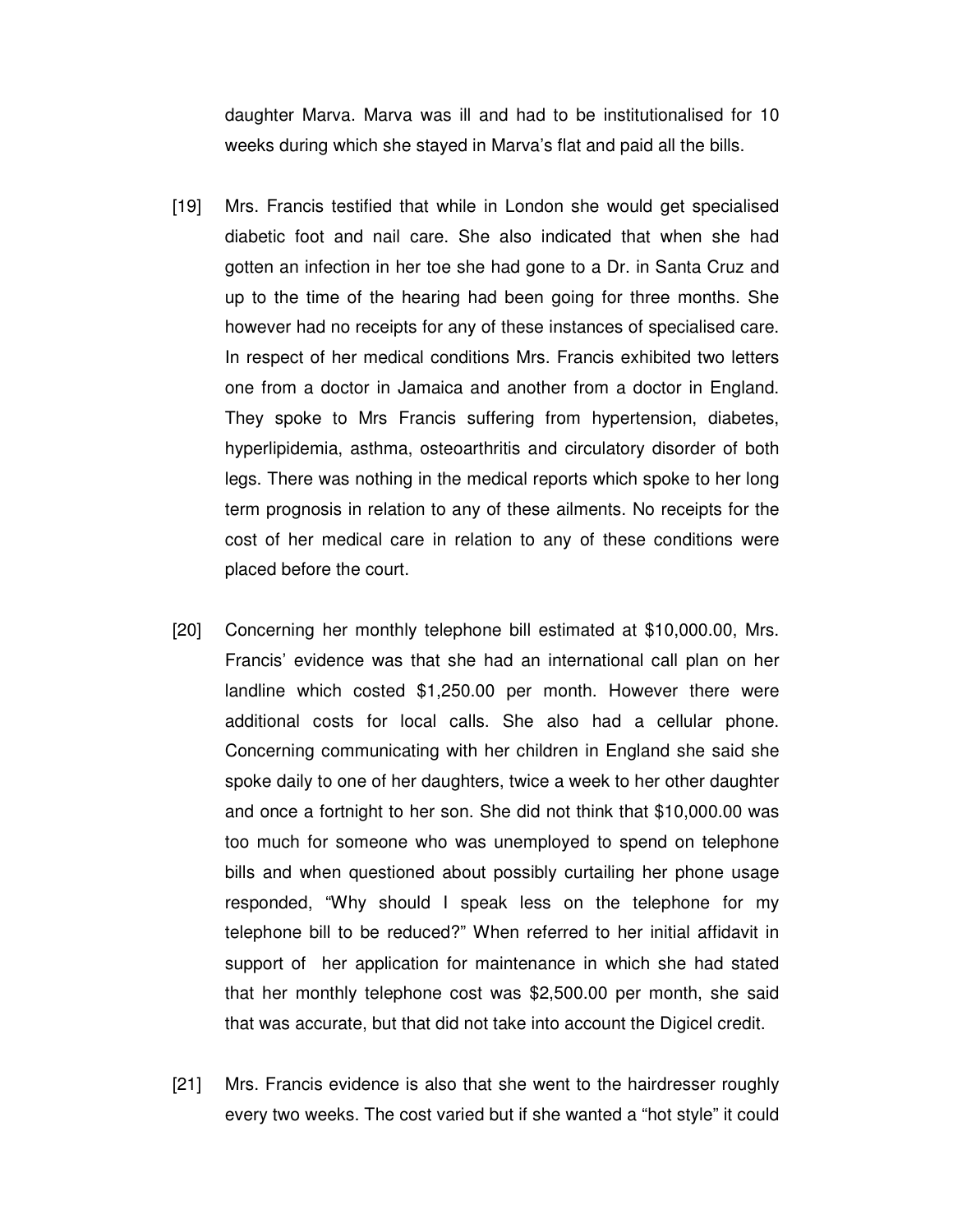be \$4000.00. She indicated she purchased cosmetics and clothing every month. She said that she shopped in England for both shoes and clothes and that she wore a mixture of European and Jamaican clothing. The cost for clothing she indicated was a lot more than the \$12,000.00 per month indicated in her affidavit. Her evidence was she had a regular dressmaker that made her clothes. She therefore wore a mixture of clothes made by her dressmaker and those bought readymade. She testified that if she was passing a store and saw something she would pop in and buy it if she fancied it.

- [22] On that evidence counsel for Mr. Francis submitted that Mrs. Francis had inflated her expenditure as some of the items listed should be reduced or omitted and that, in any event, her lifestyle did not betray proof of someone in need of maintenance. Having considered the evidence I do find that the items for airfare, and telephone costs appear inflated and that there has been inadequate justification for the medical costs claimed. I therefore find that the sum listed for monthly expenses is above that which is reasonable in all the circumstances. While the court would not label Mrs. Francis' lifestyle demonstrably extravagant, I do agree with counsel for Mr. Francis that Mrs. Francis has not shown any credible evidence of curtailing her expenditure. There is no indication of diminution up to the point of the hearing in her accustomed standard of living. However the questions of whether there is actually the need for maintenance, and the ability of Mr. Francis to so maintain, will have to await consideration of the totality of the evidence and in particular the respective assets and means of the parties.
- [23] Mr. Francis indicated his monthly expenses were \$103,000. He was not challenged on that. It was also not challenged that he was suffering from prostate cancer and that he was scheduled to undergo surgery that would cost \$230,000.00 plus hospital and other miscellaneous expenses.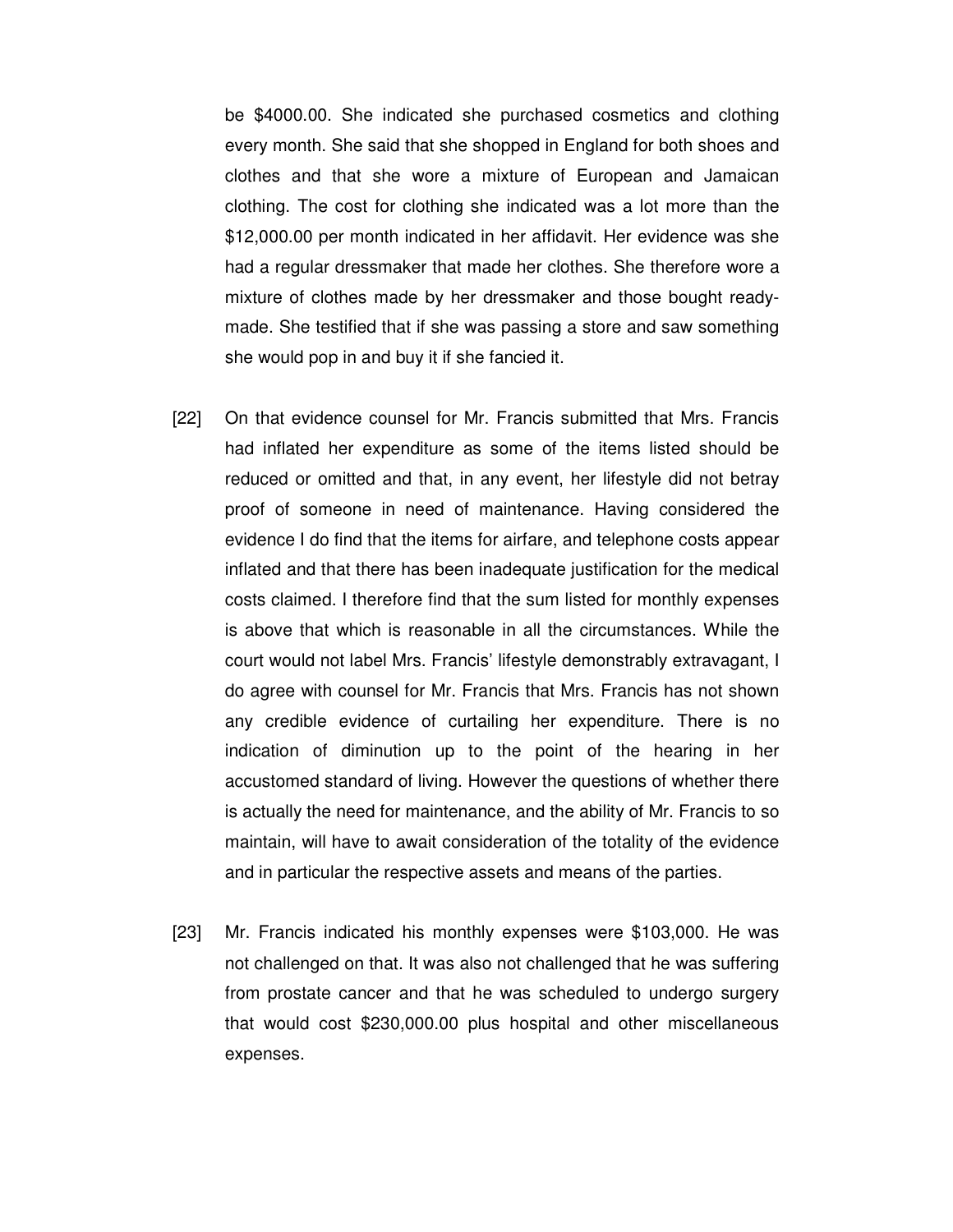# **The housekeeping, child care or other domestic service provided by Mrs Francis for the family**

[24] Under cross-examination Mr Francis indicated that during their time together he would give Mrs. Francis money she would buy groceries and look over the children. He however went on to say that he did the cleaning and washed the children's nappies. Mrs Francis went to work and when she came home she helped. Further the evidence from Mr. Francis was to the effect that they shared the childcare as they both worked on shift and on occasion each had to change shifts to ensure that someone was at home with the children. He indicated that he as well as his wife encouraged the children to do well in school, however as he could not read she looked in their books.

# **The division of property between the parties**

[25] Under Section 5 (2) (h), the court is mandated to take account of any order made under the Property (Rights of Spouses) Act in relation to the property of the parties. In this case no such order was made. However the aim of that sub-section is to take account of any division of property between the parties. The court will therefore note here that the parties sold their house in Harrow England and divided the proceeds equally so that each received £112,500.00. This is a significant factor which the court will take into account in arriving at the final decision in this matter.

# **The eligibility of the spouses for a pension, allowance or benefit under any superannuation fund or scheme**

[26] Mrs. Francis is in receipt of three pensions from London Transport, NHS nurse's pension and a Government State pension. In her affidavit dated October 21, 2010 she deponed that the total of these three pensions amount to **£629.03** per month.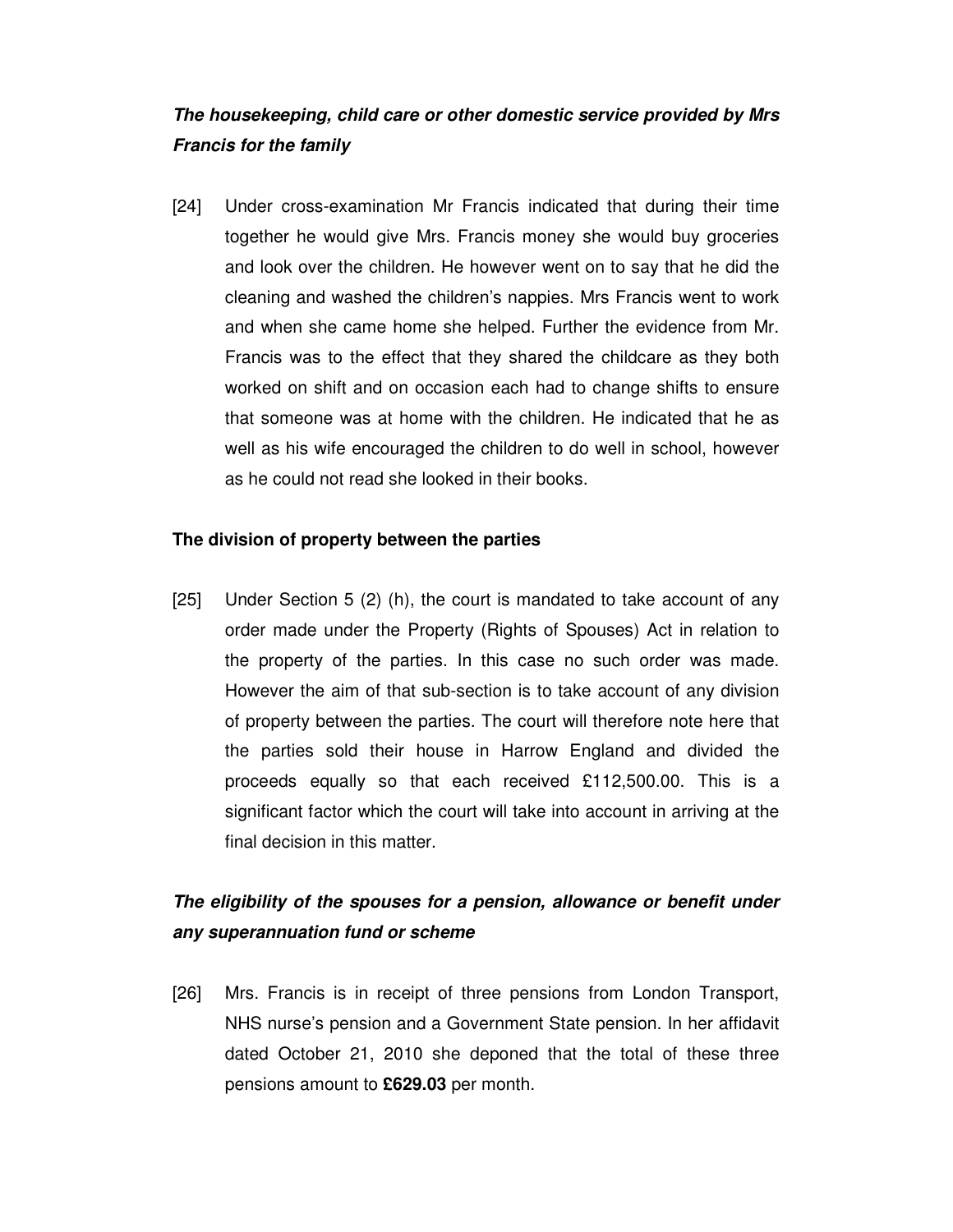- [27] Mrs. Francis however acknowledged that when she had filed her affidavit dated October 9, 2009 in support of this application, she had said nothing about any of these pensions even though at that time she was in receipt of the pension of £83.00 from London Transport which she commenced receiving in 2007 and was aware that in December 2009 she would commence receiving her other two pensions. Her explanations for these omissions were that she didn't think it was important to tell the court that she was getting a pension and that she didn't have experience of court to know that she should say to the court that she would be receiving other pensions. She said, "The time is now when I would have said when everything is before you". This evidence was given in a context of Mrs. Francis having previously made an application to the Resident Magistrate's Court for Saint Elizabeth holden at Santa Cruz for maintenance which based on the notation in the Court Sheet dated  $20<sup>th</sup>$  July 2009 was denied as having been "made prematurely based on affidavit evidence and upon hearing the parties." This initial lack of forthrightness is a factor which the court will have to take into account in coming to a decision in this matter.
- [28] Mr. Francis is in receipt of two pensions. One from H. J. Heinz Company Ltd and the other from the Department of Work and Pensions. From the information in his affidavit sworn to on April 7, 2010 together these pensions amount to **£849.52** per month. Mr. Francis acknowledged in cross-examination that if he was to remain married to Mrs. Francis and then he died, she would be entitled to receive a widow's pension from H.J. Heinz Company Ltd. However if they were divorced at the time of his death she would lose that entitlement.
- [29] Mr. Francis therefore receives **£220.49** more than Mrs. Francis per month in pension benefits.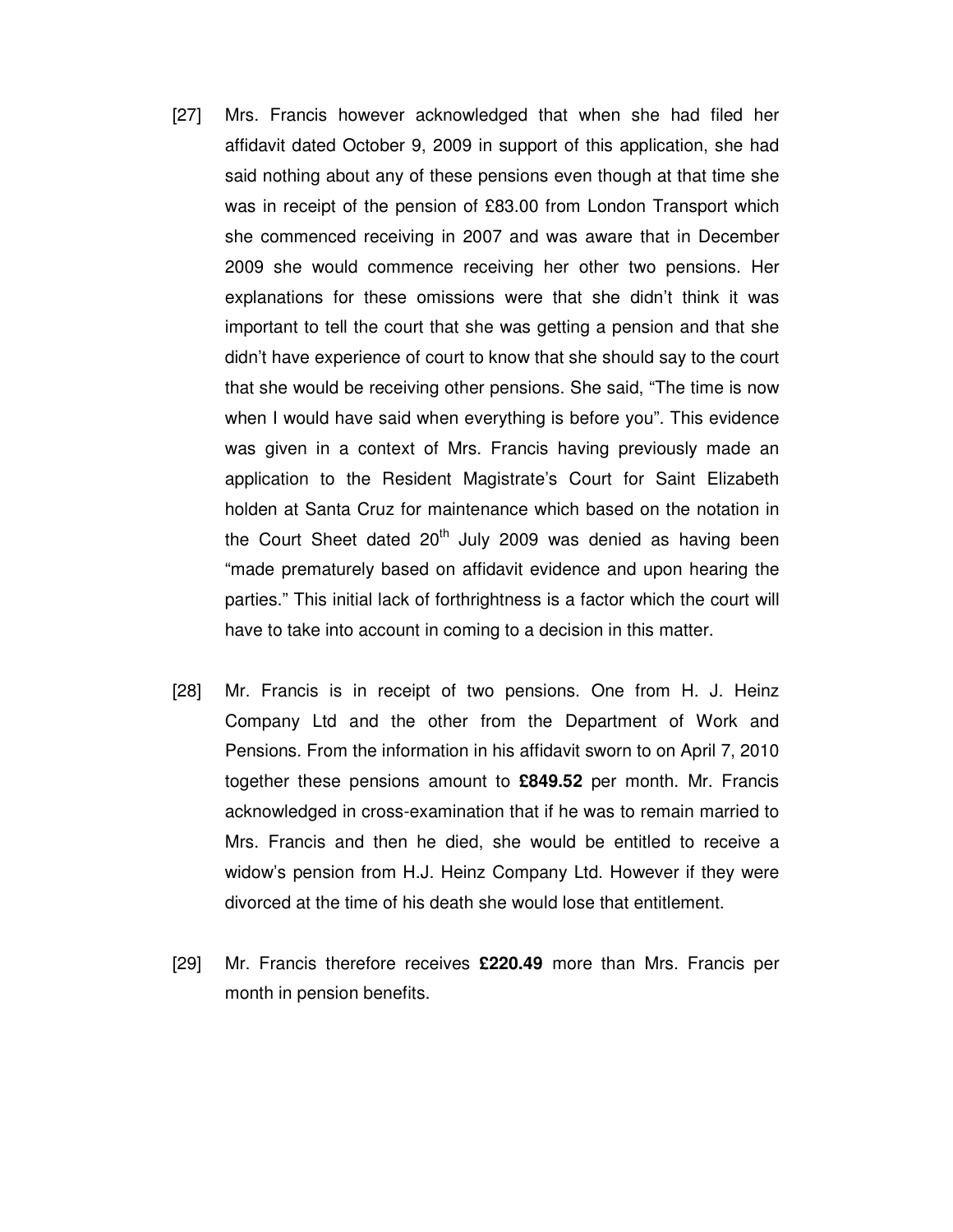# **The Applicable Section 14 (4) considerations**

#### **The assets and means of the respective parties**

#### Mrs. Francis

- [30] Mrs. Francis' assets as revealed in her affidavit of January 3, 2011 and through cross-examination are as follows:
	- (i) Account number 10933994 at Jamaica National Building Society (JNBS) which at 23 July 2010 had a balance of J\$22,282.98. Under cross-examination it was disclosed that Mrs Francis was unsure when she had opened the account and could not remember from where the initial deposit of J\$22, 130.00 had come. She would take money out when she wanted to, but from January to July 2010 the period covered by the documentation exhibited, no funds had been withdrawn and the account was inactive;
	- (ii) Account number 10933966 at JNBS which at 9 November 2010 had a balance of £2,462.41. This account received her Government pension. Mrs Francis testified that this is the only account in Jamaica that she withdraws her pension money from
	- (iii) Account number 10072241 at JNBS a Certificate of Deposit account which at 24 September 2010 had a balance of J\$138,577.70. Mrs Francis explained that she had inherited this money from her mother and it rolls over every three months. She could not recall drawing any money from this account.
	- (iv) Account number FRA0020755 at Fund Managers Limited that is an investment which at 22 October 2010 stood at J\$3,890,005.02 with expected interest earnings after tax of \$15,442.79 due 29 October 2010 that would have carried the value to J\$3,904,608.52. Mrs Francis indicated that this investment was renewed every month and that she could take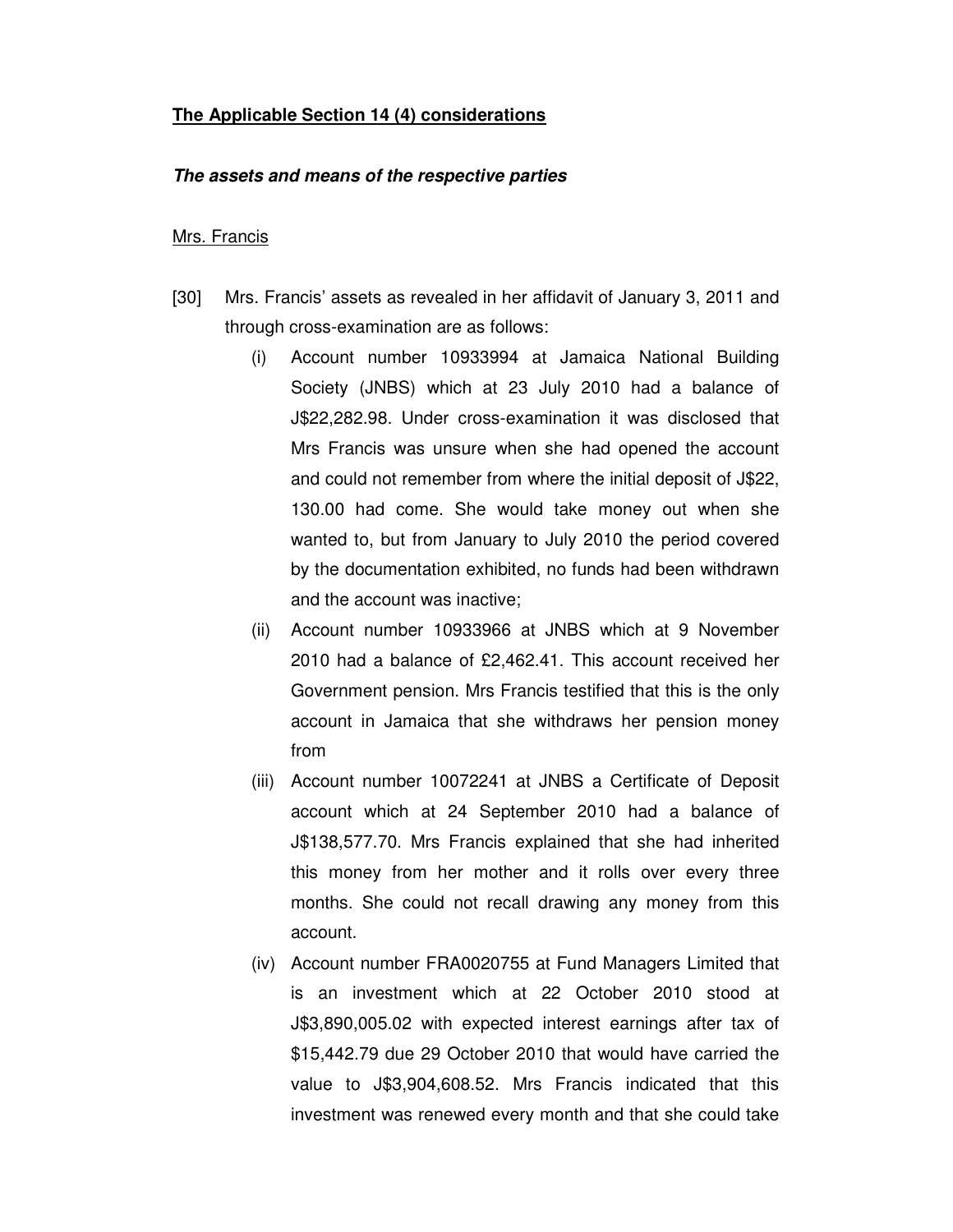out of it when she pleased and that she had done so. She did however also testify that between April and October 2010 it had been renewed every month and rolled over, together with the interest, into a new month.

- (v) Account number 617049 at Scotiabank which at 29 October 2010 had a balance of \$31,898.45. Mrs Francis explained that after her mother died herself and her brother opened two accounts but they had not been used much. She indicated that the sum of \$507,850.45 deposited on 18 January 2006 was from her mother. Account number 617024 at Scotiabank with a balance at 29 October 2010 of \$76,771.91 was also exhibited but Mrs. Francis indicated this was her brother's account.
- (vi) Account number 12518026 at NatWest which at 23 July 2010 stood at £5,961.18. This account receives her pension from London Transport and from her Nurses pension. Mrs. Francis indicated that her daughter sends down money from her pension lodged in this account when she needs it. She testified that she has children and grandchildren in England and she would use the money for "presents and such the like for them."
- (vii) Critically under cross-examination Mrs. Francis admitted that she had two NatWest accounts though the documentation exhibited to her affidavit only revealed the one previously mentioned. The omission was significant. She testified this second previously undisclosed account was an investment account into which she had deposited £45,000.00 two years prior to the hearing and which in her words was "locked up for four years". She could not say how much it was worth at the time of the hearing. Mrs. Francis had therefore failed to disclose in any of her affidavits a major financial investment which was more than all her other liquid financial assets combined.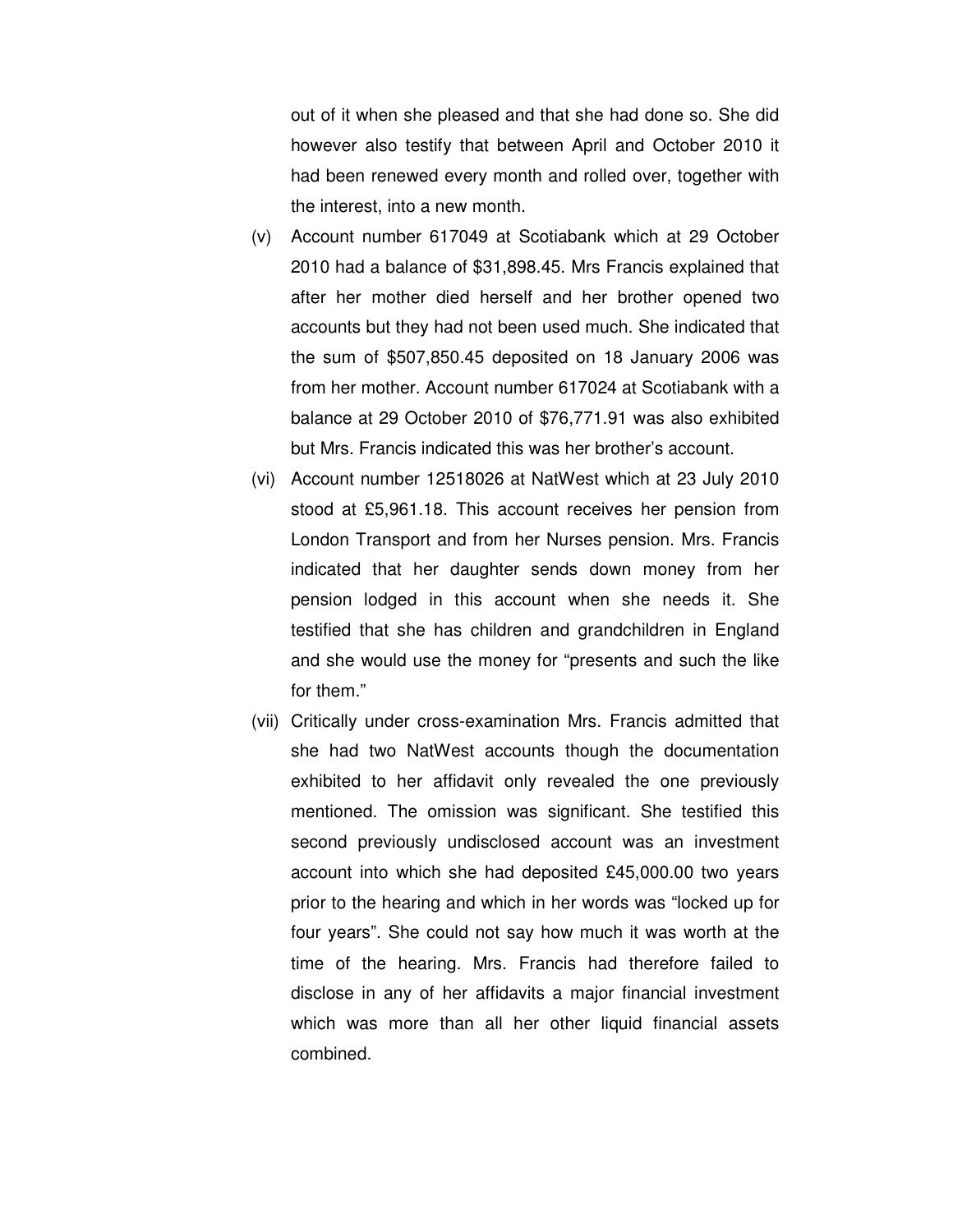[31] Mrs Francis also owns a house jointly with her brother at Pratville from which in 2010 she was earning \$5,000 per month, being half the rental sum of \$10,000. She indicated when asked under cross-examination that she was aware that the rental sum could be increased yearly.

#### Mr. Francis

- [32] In addition to his pension benefits Mr. Francis' assets as revealed in his affidavit of  $6<sup>th</sup>$  January 2011 and through cross-examination were that he had accounts at National Westminster Bank (NatWest) in London, England, one at NCB Capital Markets Limited, one at NCB Limited Junction Branch and one at Jamaica National Building Society Limited. He acknowledged that the money he received from his half share of the proceeds of sale from their house in Harrow was placed in the NatWest account. Documentary evidence indicating the state of his financial holdings was exhibited to his affidavit dated  $6<sup>th</sup>$  January 2011. Those records revealed that up to October 25, 2010 the balance in his NatWest account was £15,191.21. He was however unable to state how much money was in the account at the time of hearing. An exhibited letter from NCB Capital Markets Limited dated 29 October 2010 showed that as at that date there was an investment of £50,331.98 held in the names Iver A &/or Derwent A. Francis. The balance in his Jamaica National Building Society account as at August 23, 2010 as revealed by the records was £19,211.55. He also indicated he had another account with his sister, Mrs. Wiltshire, with about £8,000.00. As at 11 November 2010 the money he had in the NCB Junction Branch was J\$52,660.97.
- [33] He also stated that his mother had died and left him 3½ squares of land at Delightful St. Elizabeth but that he was unsure of its value and that he owned a vacant plot of land with Mrs. Francis at Cheapside District St. Elizabeth in respect of which he was prepared to transfer his half interest to Mrs. Francis as it had been bought with her mother's money and his name was "put on it".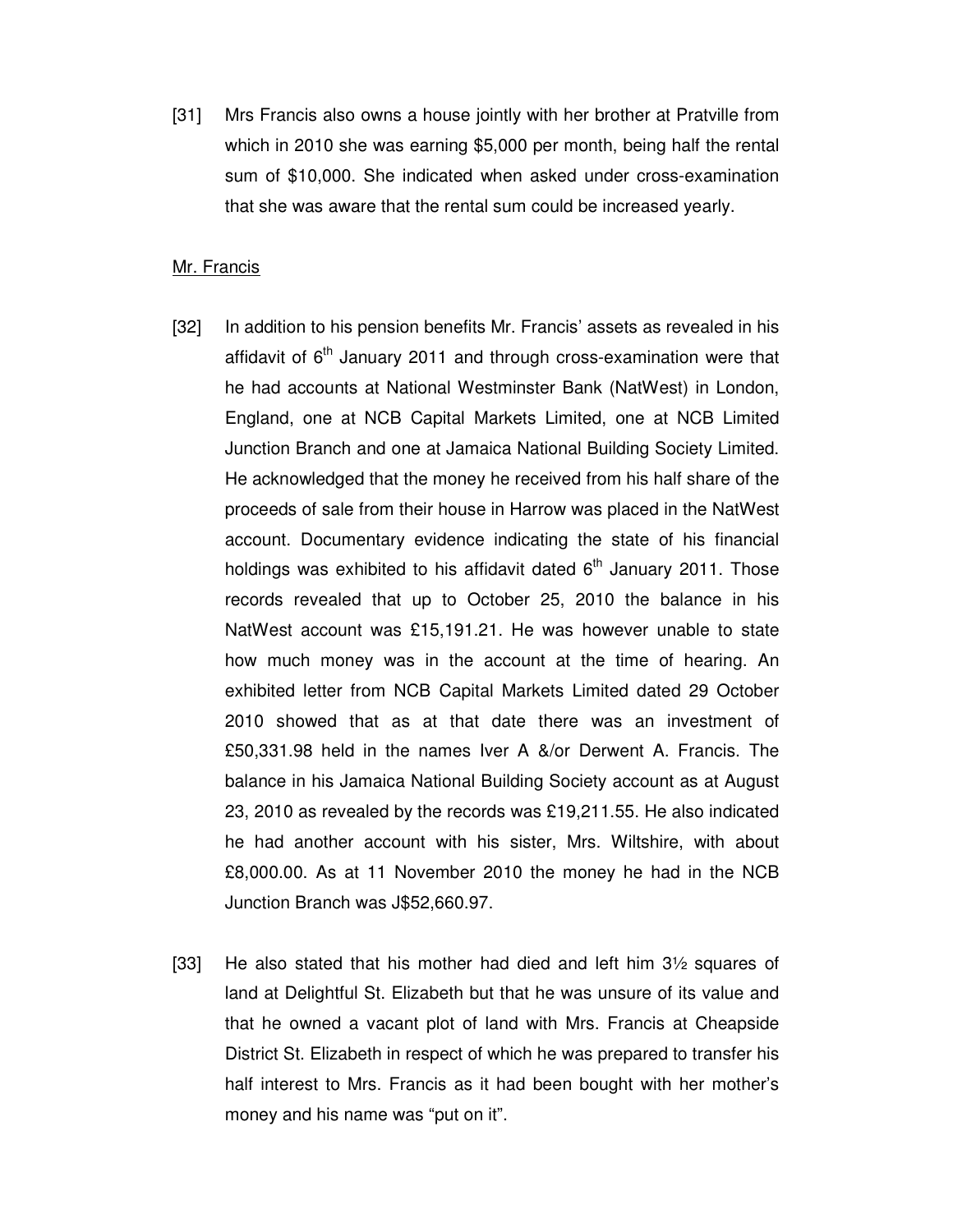#### **The assets and means that the parties are likely to have in the future**

- [34] There is no indication that either party will acquire further assets. If any other asset is to be acquired from the evidence it would appear that would have to be done using some of their existing assets so to do. The only likely increase in assets may be possible increases in pension benefits for one or both parties due to inflation adjustments. No evidence of this possibility was however given and the court will therefore not speculate on that possibility.
- [35] It should be noted however that in cross-examination Mrs. Francis acknowledged that they lived in a split level house on the upper floor. The lower floor has three rooms a kitchen, and 1½ bathrooms. Mrs. Francis said if the house were hers she would be prepared to rent it but their three children own the house. She indicated she had not thought about asking them to allow her to rent the lower floor. This is therefore one other avenue of potential revenue, subject to the approval of the children, should the need arise.

#### **Mrs. Francis' capacity to contribute to her own support**

[36] From the evidence Mrs Francis has a monthly pension amounting to approximately £631.38 which using an exchange rate of J\$138 to 1£ amounts to J\$87,130.44. She also had monies held in savings and investment accounts up to late 2010 amounting to approximately £53,423.59 and J\$4,159,535.90. Additionally from 2010 she has been earning \$5000 per month for rental income from the house she jointly owns with her brother and in respect of which house she is entitled to half the value. The rental income may well have increased by now. Further she has sole use of the Honda CRV which was purchased by Mr. Francis and registered in her sole name. At the time of hearing that vehicle was estimated to be valued between J\$800,000 and J\$1.2M. Mrs. Francis also jointly owns with Mr. Francis a lot of land situate at Cheapside District in St. Elizabeth. Mr. Francis has indicated he is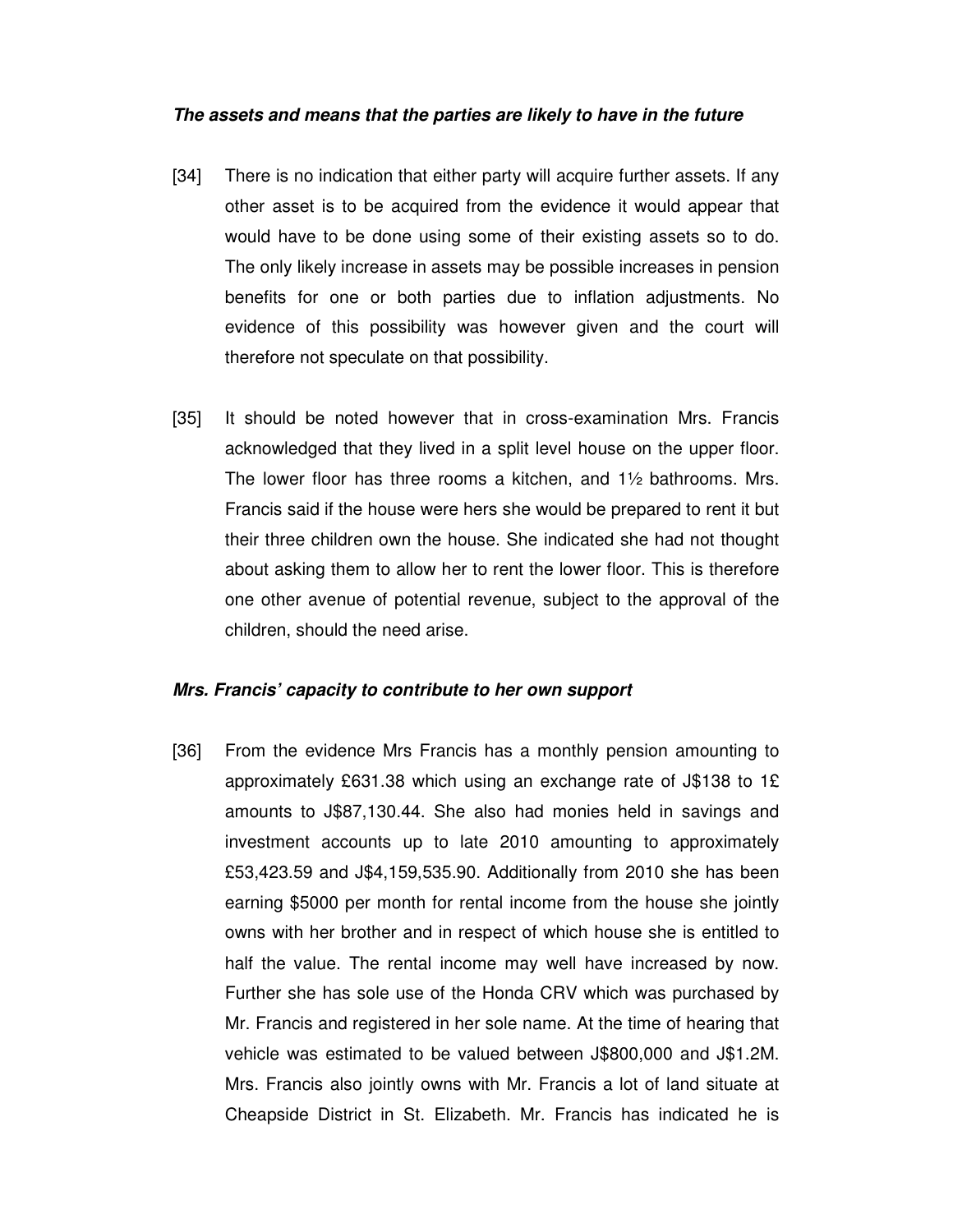prepared to transfer his interest in this lot of land to Mrs. Francis. Mrs. Francis also enjoys rent free accommodation living in the house at Cheapside District which was purchased by herself and her husband and which they transferred to their three children. Mr. Francis who also lives at the premises pays for electricity and gas consumed by them both.

[37] Mrs. Francis therefore has significant liquid and fixed assets which she can apply towards her own maintenance.

# **The capacity of Mr. Francis to provide support**

- [38] Mr. Francis has two pensions which yield £849.52 monthly equivalent to J\$117,233.76. He also had as disclosed up to the time of the hearing savings and investments totalling J\$52,660.97 and £92,734.80 including the £8000 he said he had in an account with his sister Mrs. Wiltshire. There is however no indication that he would have sole right to the entire sum in that account.
- [39] He also co-owns a plot of land at Cheapside district with Mrs. Francis and he has indicated his willingness to transfer his interest in that property to her.

# **The respective ages and health of the parties and their capacity to secure gainful employment**

[40] At the time of hearing Mr. Francis was 69 and Mrs Francis 61. Both have health challenges and they came to Jamaica to retire. There is no indication that either party will seek further employment.

# **Other factors raised in section 14 (4)**

[41] The other factors outlined in section 14 (4) do not appear to be relevant to the determination of this matter.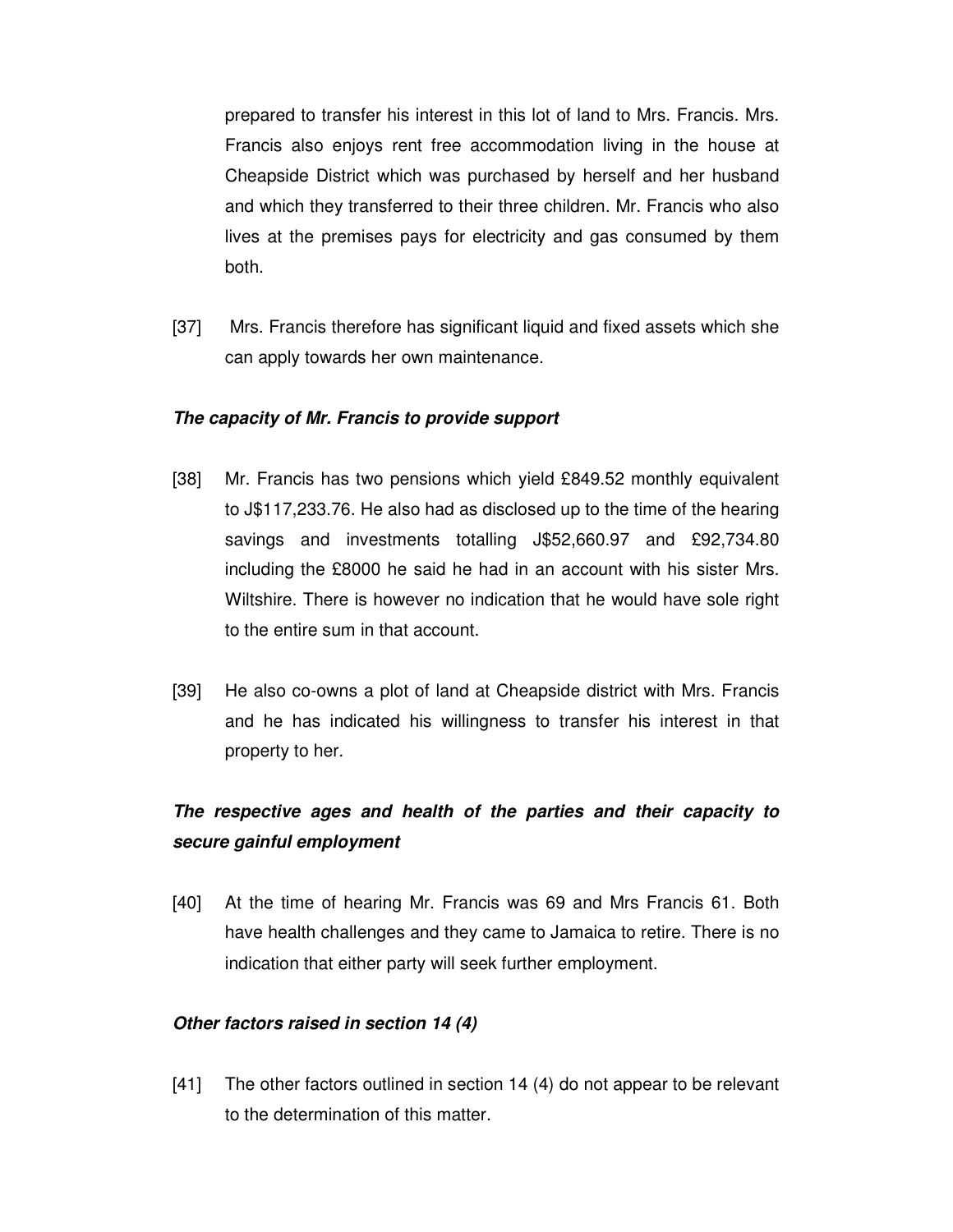#### **THE CASE LAW RELIED ON BY COUNSEL**

- [42] Counsel for Mrs Francis submitted that a lump sum payment was appropriate in this case as the financial circumstances of the parties were unlikely to change in the near future. She cited in support a Family Law text from Australia Monahem and Young 6<sup>th</sup> Edition pages 376-378 para 8.35 where the case of **Marriage of Clauson** (1995) 18 Fam LR 693 was referred to. Counsel also cited on this point **Tye v Tye** (No. 2) 1976 FLC 90-048 and **Davidson** (1994) 17 Fam LR 656.
- [43] Counsel also relied on **Paul Collins v Melanie Collins** Suit No. F 1994/C 021 (25.11.97) where a summons by the husband to vary a maintenance order was dismissed as there was no evidence that his means had decreased since the order was made. On the contrary his means had increased.
- [44] Further counsel relied on **Headley Binns v Doris Maud Binns** Suit F 1998/B133 (29.10.1999) where the court found that the liabilities of the applicant wife exceeded her income and that her husband a business man earned and was worth significantly more than her as in St. Elizabeth he owned 8 acres of land and another property with a three bedroom house as well as a bus and pick up van. On that basis he was order to pay maintenance to his wife.
- [45] I find that apart from the fact that they were decided prior to the amendment to the Maintenance Act in 2005 the facts of both **Collins v Collins** and **Binns v Binns** are unhelpful for application to the instant matter.
- [46] Counsel for Mr. Francis relied on the cases of **Hughes v Hughes** [1993] 45 WIR 149; **Downer v Downer** Suit No. E – 400 of 2002 (May 24, 2007); and **Gloria Magdaline Maragh v Eric Maragh** Claim No. 2005 F.D. 2343 (February 9, 2009).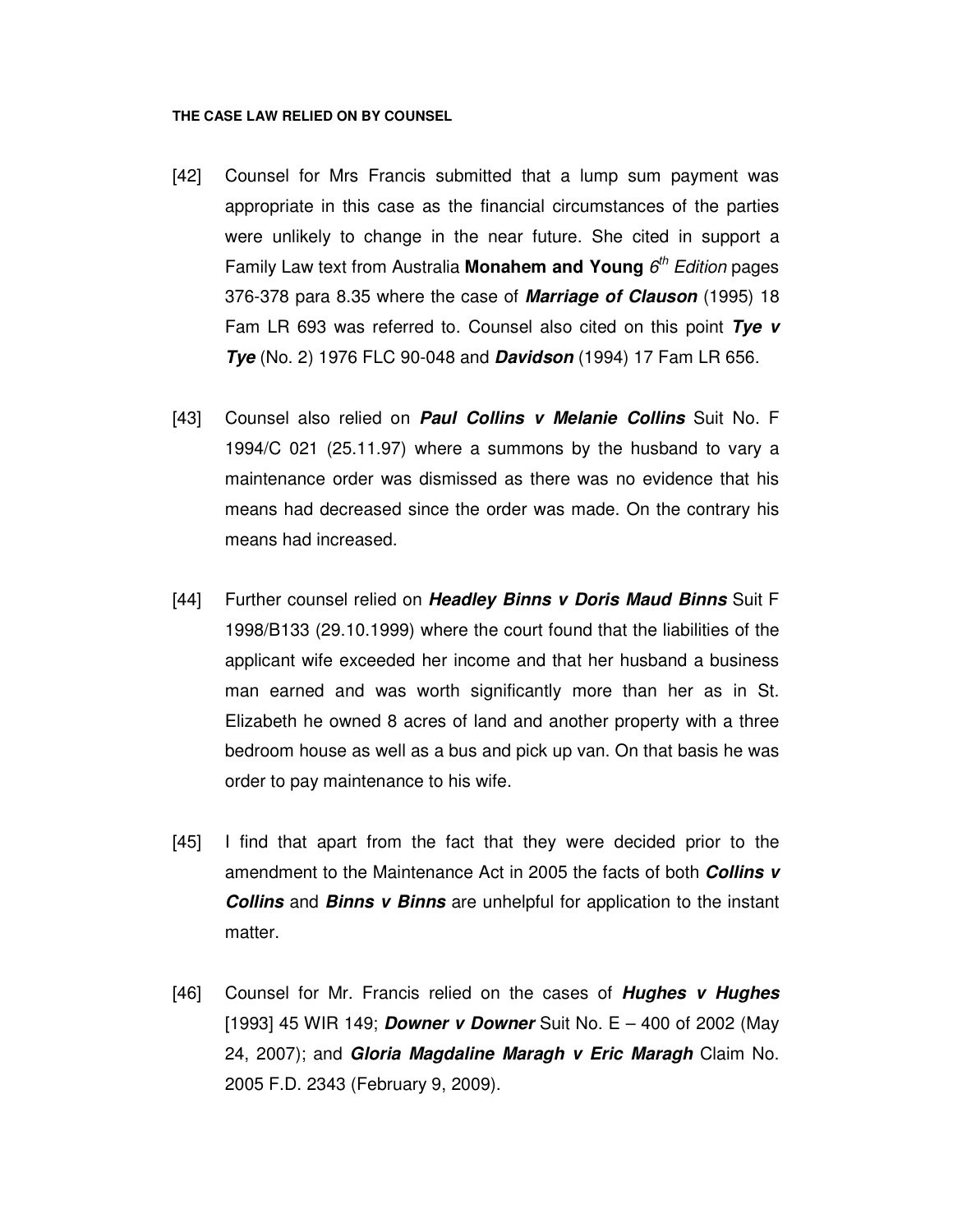- [47] **Hughes v Hughes** was cited by counsel for Mr. Francis for the proposition that where a party has failed to make full and frank disclosure of income and assets the court is entitled to draw inferences adverse to that party, although such inferences must bear a genuine relationship to the available assets.
- [48] In **Downer v Downer** after 20 years of marriage a wife who solely owned 6 properties with a net worth of \$90M was ordered to pay \$100,000 per month to her husband who was indebted by \$17.5M in a context where he was seeking \$450,000 per month and where the court found that the wife could sell and invest her assets in such a way as to earn J\$10M per year.
- [49] In **Maragh v Maragh** both the principles discussed and the facts are helpful. The parties were divorced after 39 years of marriage. Mrs. Maragh sold her half share in the matrimonial home to Mr. Maragh. During the marriage Mrs. Maragh had only worked temporarily and Mr. Maragh had been maintaining her. He received a significantly higher pension than she did, and had other assets including real estate holdings while the only asset she had was the proceeds of the sale of her half share to Mr. Maragh and what the court described as a derisory pension from NIS. Even after the purchase of her half interest Mr. Maragh was paying her maintenance. The court ordered Mr. Maragh to pay Mrs. Maragh a monthly sum of \$35,000 which represented the sum he was paying before and was the cost of Mrs. Maragh's rent.
- [50] The court found this case to be of greatest assistance given the similarities to the instant case in the duration of marriage and the fact of each party having a half share in the matrimonial home. The notable differences relate to the work history of Mrs Francis compared to Mrs. Maragh as well as the relative difference in available assets when the situations of Mrs. Maragh and Mrs. Francis are compared.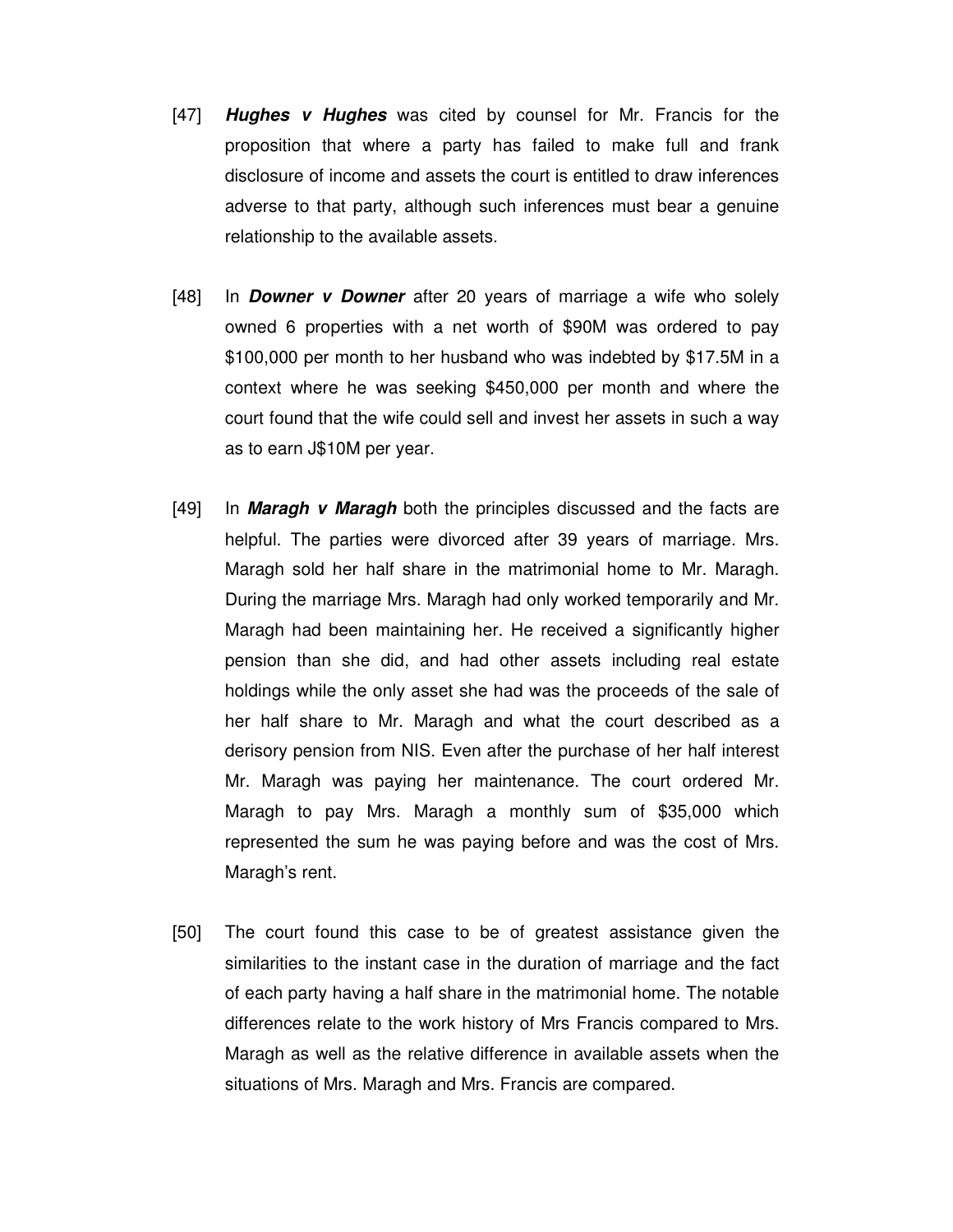#### **ANALYSIS AND DISPOSITION**

- [51] It is clear that the parties invested the better part of their lives in marriage together. Unfortunately, as occurs from time to time, that marriage broke down. Prior to the breakdown, the parties seemed to have had a happy marriage working in partnership for the good of the entire family including their children.
- [52] Mrs. Francis maintains that she was induced to return to Jamaica by Mr. Francis and that her having done so, prejudiced her ability to earn a higher pension than she is earning now. She says that she returned to Jamaica on the agreement with Mr. Francis that she would not have to work anymore and that he would maintain her for the rest of her life. Mr. Francis disagrees that there was this agreement and says Mrs. Francis voluntarily agreed to leave England as she wanted to retire in Jamaica and be close to her ailing mother.
- [53] I find having considered the evidence and listened to the parties that there was no such inducement on the part of Mr. Francis. However, even if I had found that there had been such inducement, the fact is that Mrs. Francis made no complaint that she was not adequately maintained in the years between 1999 when they returned to Jamaica and 2007 when the parties separated, even though they continue to reside in the same house. Further, after their separation Mr. Francis paid her the sum of £7000.00 which he said and I accept was to cover the period from their separation up to December 2009 when she would be in receipt of all her monthly pension benefits. Even if Mrs Francis had been induced to leave England when otherwise she would not have, she has failed to show in dollars and cents how that earlier departure would have affected the amount and duration of her current pension. Further, in any event, she has obtained the benefit of years of earlier retirement during the marriage up to the time of separation.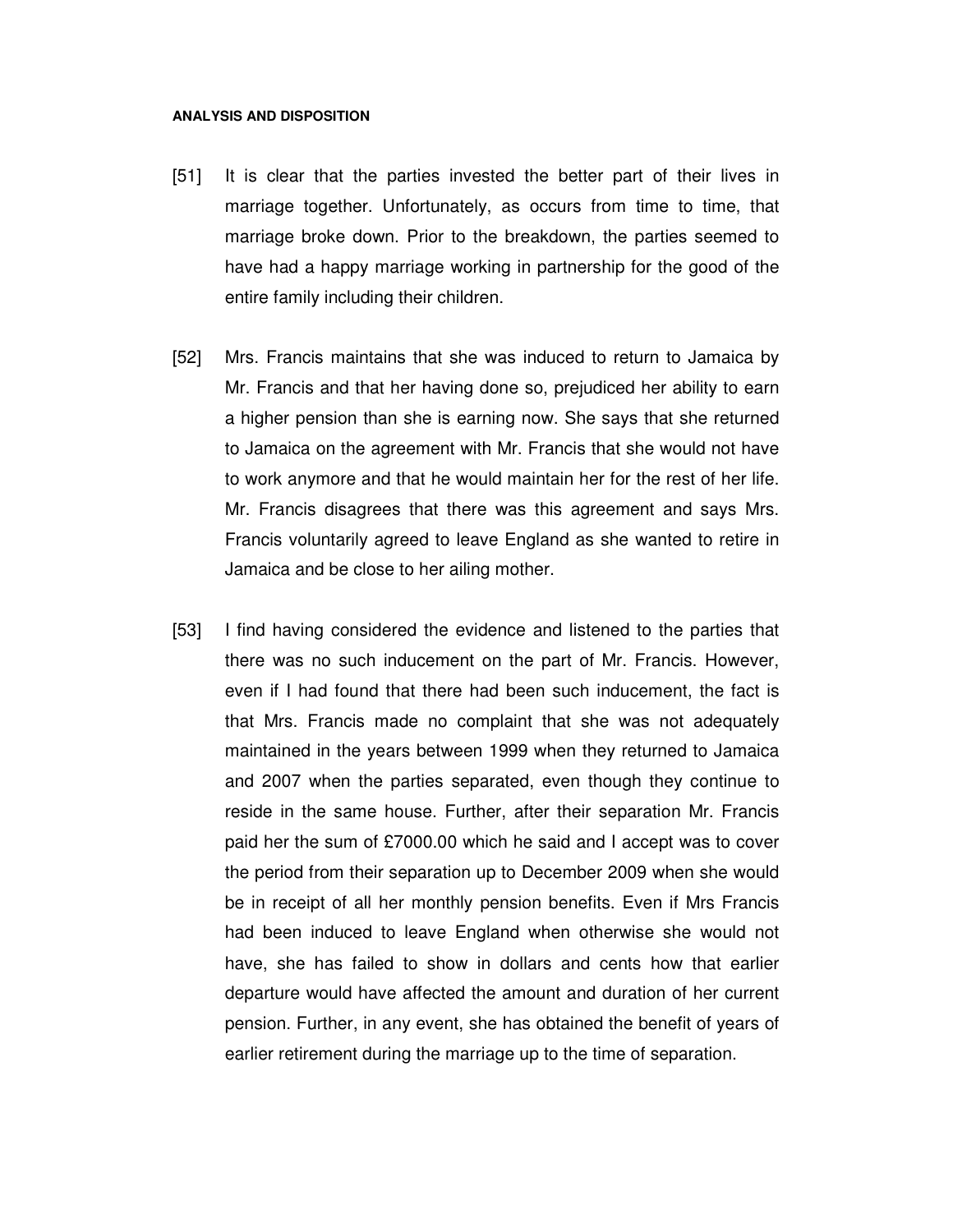- [54] The central questions at this point surround the reasonable needs of Mrs. Francis considered against her ability to meet those needs and Mr. Francis' ability to meet any shortfall in her ability, in light of all the relevant circumstances in the case.
- [55] I have already expressed the opinion that the outline of Mrs. Francis' expenditure was somewhat inflated. Conversely Mr. Francis' expenditure was not challenged and I find it to be reasonable. A comparison of the assets of Mr. and Mrs. Francis shows that their financial assets are almost equal, with Mr. Francis having somewhat more in terms of higher pension receipts and slightly higher savings if the £8000.00 he has in an account with his sister Mrs Wiltshire is included. However, Mrs. Francis has the Honda CRV and also co-owns a property with her brother from which she is receiving rental income and in respect of which she is entitled to half the value. In keeping with **Hughes v Hughes,** I also bear in mind the initial lack of full and timely disclosure of Mrs. Francis in relation to her pension entitlements and the existence of an investment account of £45,000.00; material nondisclosures which had they not been remedied, could have impelled the court to erroneously arrive at a different conclusion.
- [56] This all has to be considered against the background of the fact that the proceeds from the sale of the house in Harrow were divided equally. No evidence was elicited concerning whether or not the sums held in Sterling by Mr. Francis, apart from his pension receipts, were totally or largely the proceeds of his half of the sale. If they are, as indicated in **Maragh v Maragh**, it would not be fair for Mr. Francis to be asked to maintain Mrs. Francis from his half proceeds of the sale when she had also received a half. Additionally concerning medical expenses, both parties have ailments and both will have medical costs for the rest of their lives.
- [57] In the face of that evidence Mrs. Francis has neither demonstrated how she arrived at the lump sum figure of £40,000.00 for maintenance to